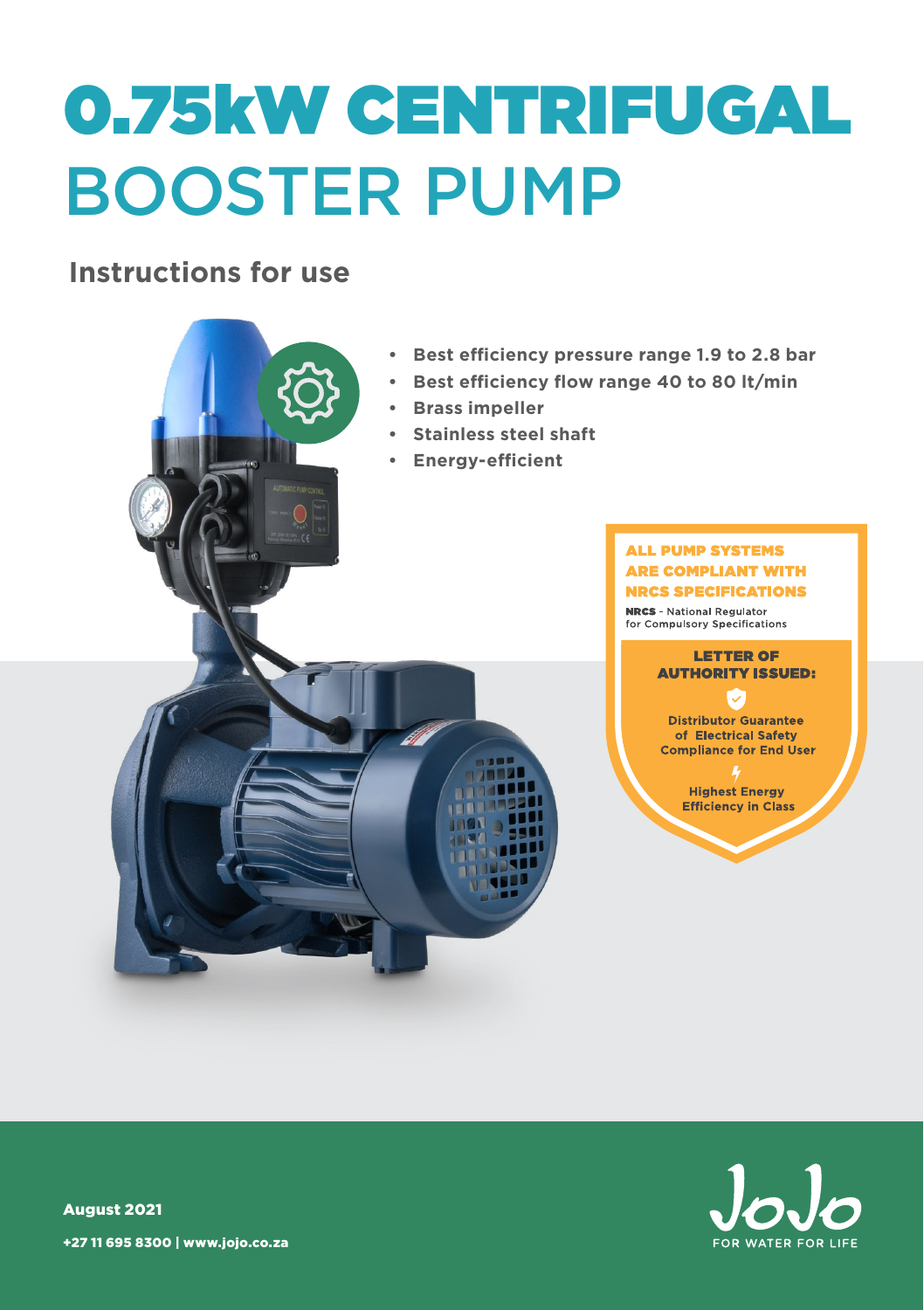#### Features & Benefits



- $\bullet$ Dry running protection
- Over-current protection
- Minimal maintenance required Pre-wired with a 3-point plug Brass impeller Stainless steel shaft  $\bullet$

#### Pump Specifications

| Pump Model  | <b>CPM158</b> | Max. Pressure            | 3.2 Bar |
|-------------|---------------|--------------------------|---------|
| Motor Power | 0.75kW        | Max. Fluid Temperature   | 40 °C   |
| Max. Flow   | 100 $lt/min$  | Max. Ambient Temperature | 40 °C   |

#### Flow Control Switch

| Model         | SKD-2        |   | Current    | 10 A        |
|---------------|--------------|---|------------|-------------|
| Input Voltage | <b>220V</b>  | ✓ | Max. Power | 1500W   2HP |
| Frequency     | <b>50 Hz</b> |   | Protection | IP $44$     |



 $\overline{\circ}$ 

The SKD-2 flow control starts the pump automatically when pressure decreases and stops it when there is no flow or no water supply i.e. dry run.

• Unit intended for clean water usage such as drinking water or irrigation.

• Unit suitable for use with water temperatures ranging from 2 to 40 degrees Celsius.

#### Important Information

- The pump must be earthed.
- All maintenance should be carried out with the power supply disconnected.
- Do not put any strain on the electrical cable.
- The pump is only designed for clean water use (water containing no solid particles).
- Extending the cable may affect your factory warranty. Make use of an approved extending plug adapter.
- The pump should be installed in a ventilated, undercover area to protect the unit against direct sunlight, rain and spray from an irrigation system (a pump cover is recommended).
- Pumping muddy water or water containing suspended solids will severely reduce the life expectancy of the unit. Note, this type of application falls outside of the factory warranty.

| <b>Recommended suction pipes:</b>                | <b>Recommended discharge pipe:</b>       |  |
|--------------------------------------------------|------------------------------------------|--|
| HDPE (minimum 1" or 25mm)                        | Copper, HDPE or any SABS approved piping |  |
| Helical coil reinforced flexible hose 1" or 25mm | (minimum $\frac{3}{4}$ inch or 22mm)     |  |

#### Pump Performance Curve

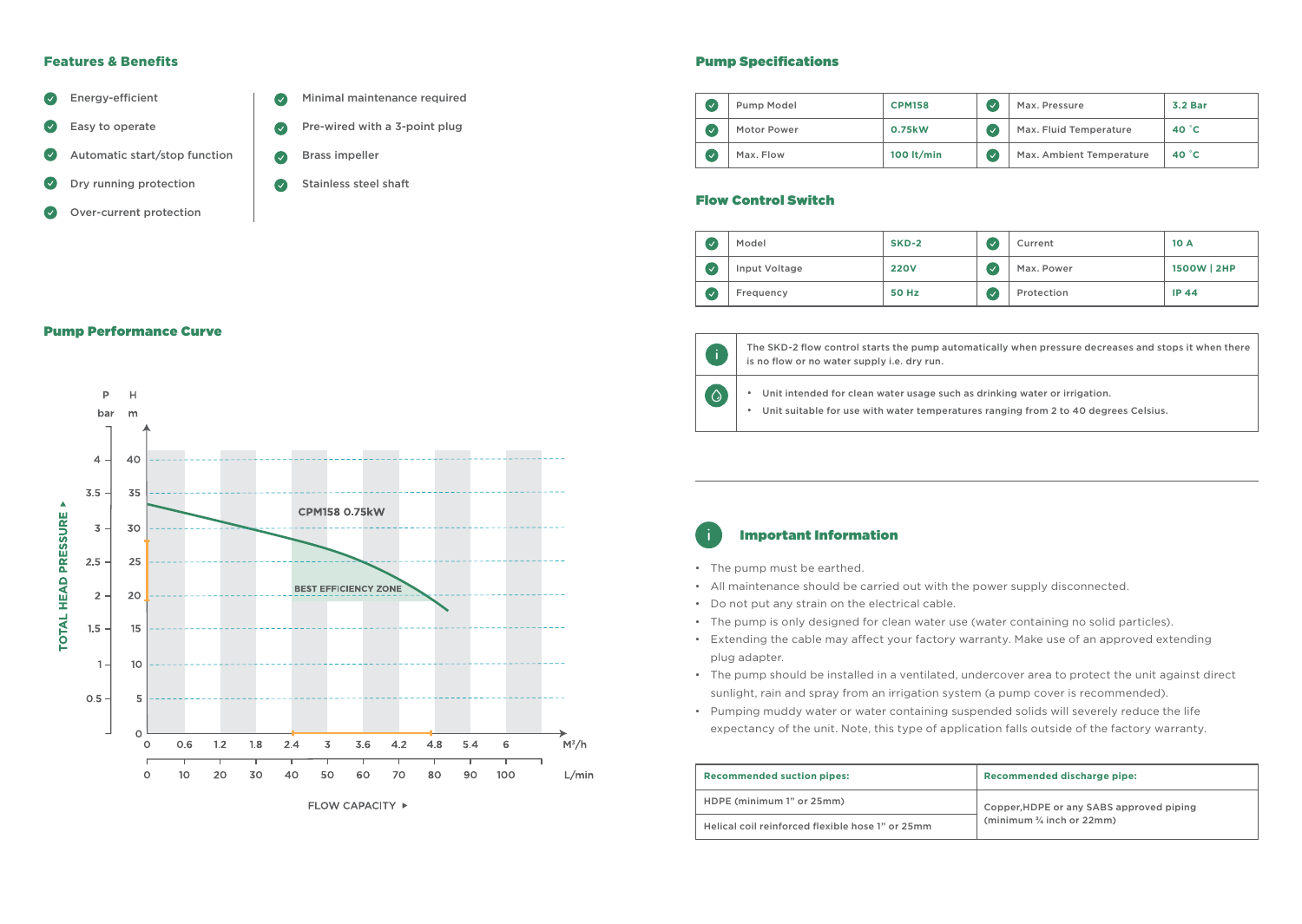#### Installation Guidelines

#### **FOUNDATION**

The foundation should be solid enough to support the pump. It is recommended to secure the unit by bolting it to concrete or a paved surface.

#### **MOUNTING**

The pump base should be level to ensure that the pump shaft is in vertical alignment. The pump suction, as well as discharge flanges, should be in horizontal and vertical planes respectively.

#### **PIPING**

- The suction and discharge pipes should be supported independently by utilising pipe hangers and support blocks (this will prevent strain on the pump joints and casing).
- Check the pipe alignment to ensure it is correct before a connection is made.
- Ensure that the inlet and discharge pipe align with the pump so that there are no bends or kinks that might affect the flow.
- The inlet and discharge pipe/connections must correspond with the design specifications of the pump as it may directly affect the efficiency and power consumption of the pump.
- The suction and discharge pipe line diameter must be equal or greater than the suction and discharge ports of the pump.

#### **PRIMING INSTRUCTIONS**



- **01.** Open the air valve on the pump casing by removing the priming screw, to allow the air in the volute to escape and for it to be filled with water (via gravity feed). The suction line and pump should slowly fill with water until a steady flow is visible from the air valve. *Note: this also ensures all air has been removed from the casing and suction piping.*
- 02. If after a few seconds water is not visible from the air valve, fill the pump volute manually until it is overflowing.
- 03. Put the priming screw back in place.

#### **OPERATING INSTRUCTIONS**

#### When installing the pump

• Ensure that the water level in the tank is higher than the suction side of the pump.

#### When switching on the pump

The following can be done to test the pump and ensure proper operation:

- Check that the ball valve between the tank and the pump is open, and that the discharge valve on the pump is closed (it is always advised to install a ball valve between pump and tank for maintenance purposes).
- Insert the plug into the main power supply and switch the plug on (the power indication light of the flow controller must be illuminated).



• Open the discharge valve, the pump should start automatically.



• Close the discharge valve, the pump will switch off within 15 to 20 seconds (this is a built-in safety feature that protects the pump).

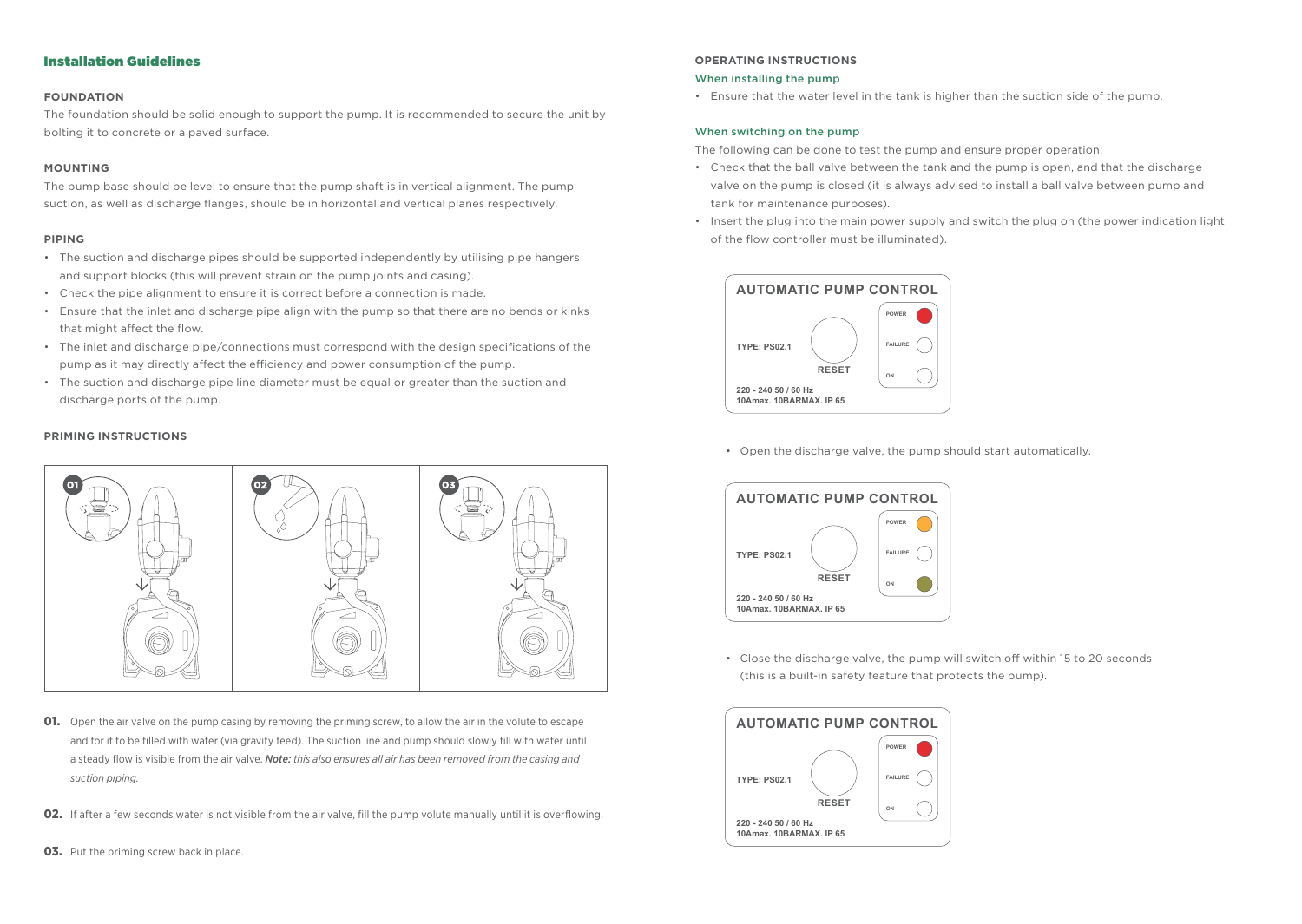• Close the inlet valve and open the discharge valve. The pump will switch on and run for 15 to 20 seconds. The pump should then stop operating and the failure light on the flow controller should be illuminated.



• Open the inlet valve and press the reset button on the flow controller. The pump will start running.



• After completing all of the above, the pump is ready for use.



## **Pump** Solutions

We believe in value for money solutions that are simple to use and maximise the use of our products in various applications.

#### $\bigodot$  Add these products to your pump for an all-inclusive pump solution

#### Pump-to-Tank Connector Kit

**S** An all-inclusive kit permitting seamless connection from tank to pump.



#### **Product Benefits:**

- Allows for seamless connection from pump to tank  $\bullet$
- All accessories included
- Ø Easy to fit
- Premium quality
- $\bullet$ Suitable for use with our 0.37 and 0,75kW Booster Pumps



A 25mm Ball Valve **B** 25/20 Reducer C 20mm Accessory Adaptor D 25mm Polyprop Male Coupler E Hose + 2 x Female Polyprop Couplers F 25mm Polyprop Male Coupler G 25mm Ball Valve H 25mm Barrel Nipple I 40/25mm Reducer

#### Pump Cover

Protects your pump against all weather conditions and extends the lifespan of yout Jojo Booster Pump.



#### **Product Benefits:**

- Extends the lifespan of your Booster Pump
- $\bullet$ Reduces noise
- $\bullet$ 10-year guarantee
- Ø UV-resistant
- Ø Corrosion-resistant
- ω Available in various colours